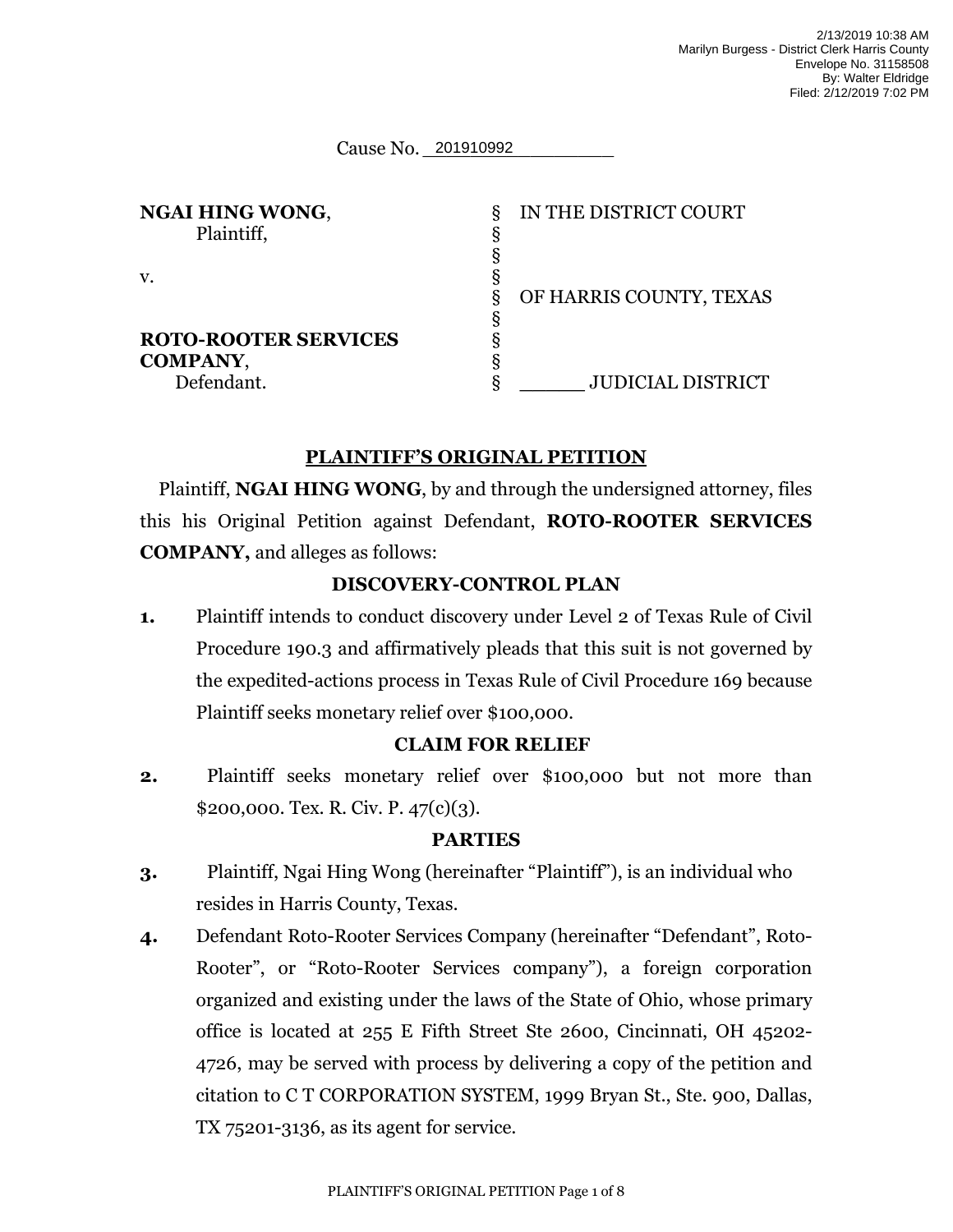#### **JURISDICTION**

**5.** The Court has subject-matter jurisdiction over the lawsuit because the amount in controversy exceeds this Court's minimum jurisdictional requirements.

#### **VENUE**

**6.** Venue is proper in Harris County under Texas Civil Practice & Remedies Code section 15.002 because all or a substantial part of the events or omissions giving rise to the claim occurred in Harris County.

#### **SUMMARY**

**7.** At all relevant times, Defendant was in the business of providing residential plumbing and water restoration services in Harris County, Texas. On or about November 18, 2018, Defendant was called to Plaintiff's house because a toilet had overflown. Whereupon, through a series of false statements and deceptive actions, Defendant manufactured tens of thousands of dollars' worth of repair costs by damaging the interior and exterior of Plaintiff's house. For example, defendant extensively damaged the interior of the house and then falsely represented to Plaintiff's insurance carrier that a water heater had exploded in the house. When the insurance claim was denied, Defendant sought payment from Plaintiff. Similarly, Defendant falsely stated that there was a leak in a pipe and proceeded to dig deep, wide trenches throughout Plaintiff's yard. Plaintiff had to pay another company to repair the damages caused to his house by Defendant.

#### **FACTS**

**8.** On or about November 18, 2018, an occupant at Plaintiff's house experienced a very unpleasant surprise; a toilet overflowed. Although unpleasant, this type of problem is quite common and can be fixed relatively easily and inexpensively by a competent plumber. The occupant of the house called Defendant Roto-Rooter Services Company to assist with this routine problem.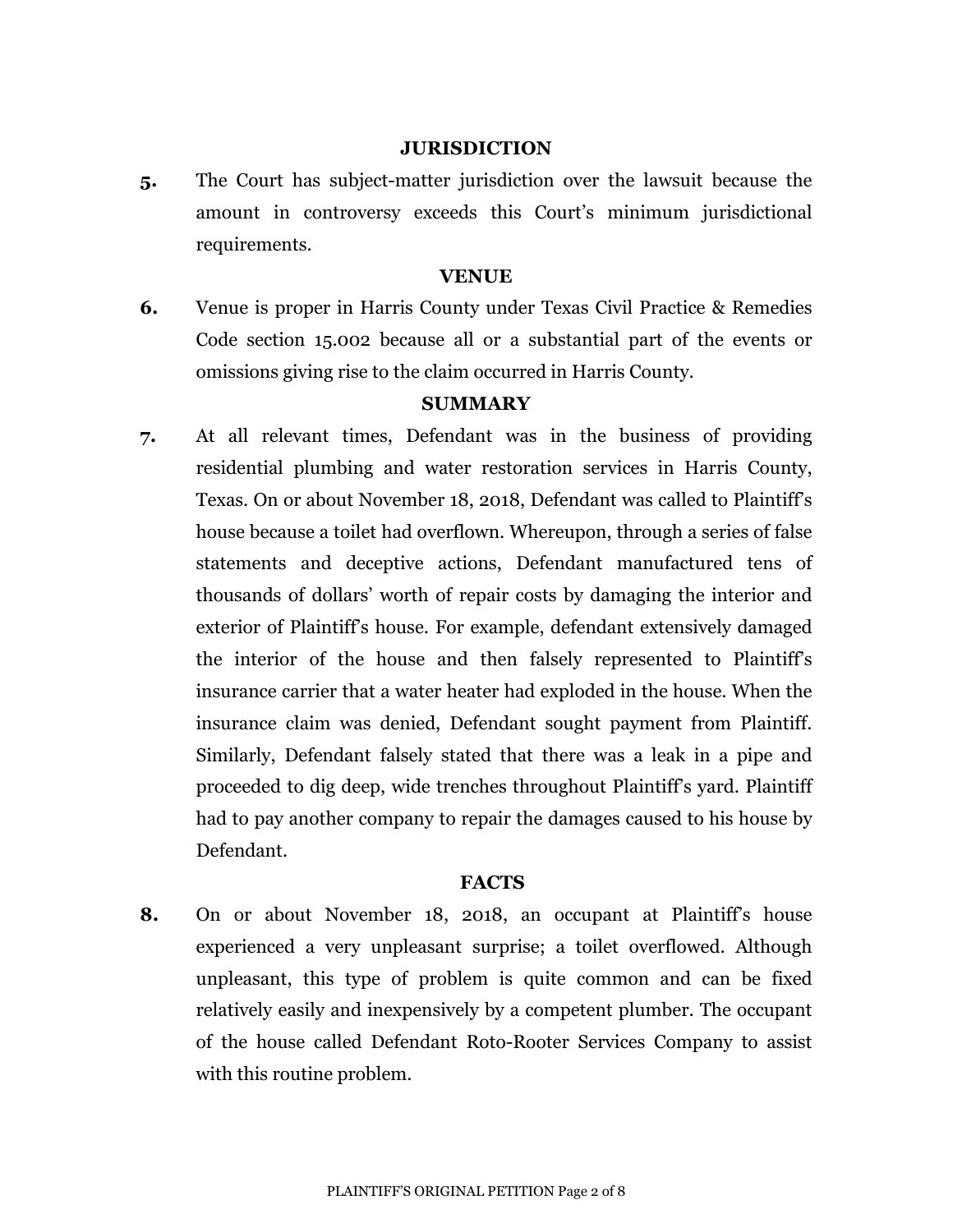- **9.** Upon arriving to the house, which was located in Harris County at 7318 Heron Lakes Dr, Houston, TX 77064, the Roto-Rooter representative began making numerous false representations to the occupant and subsequently to Plaintiff, the homeowner. The representative falsely claimed that there was a water leak caused by a cracked pipe in the house that required extensive work, both inside and outside of the house. The representative also falsely claimed that a Plaintiff's homeowner insurance policy would cover the repairs inside the house and assured Plaintiff that Roto-Rooter would work directly with the insurance company for payment. Defendant assured Plaintiff that because he was covered by his insurance policy, he would not have to make any payments in connection with the repairs done to the inside of the house.
	- **10.**The misrepresentation concerning insurance payment was likely intentional because Roto-Rooter, which claimed to have extensive experience working with insurance companies, would have known that an insurance company would likely be unwilling to pay to find and repair a leak. The Roto-Rooter representative was explicitly told at least three times by Plaintiff that no work should be done if the repair costs would not be covered by his insurance policy. Relying on Roto-Rooter's purported professional expertise and representations, Plaintiff signed several documents, including a document authorizing the work and, simultaneously, a document purporting that the work was completed satisfactorily.
- **11.** As to the interior of the house, Roto-Rooter embarked on an extensive, destructive, and wholly unnecessary project that involved unhinging doors, tearing down ceilings, cutting through walls, ripping out carpets, and other unnecessary and disruptive actions. On information and belief, Roto-Rooter engaged in these destructive activities to set the set the stage for a lucrative insurance claim against Plaintiff's policy. Roto-Rooter then falsely represented to Plaintiff's insurance carrier that the extensive damage to the interior of the house was due to the explosion of a water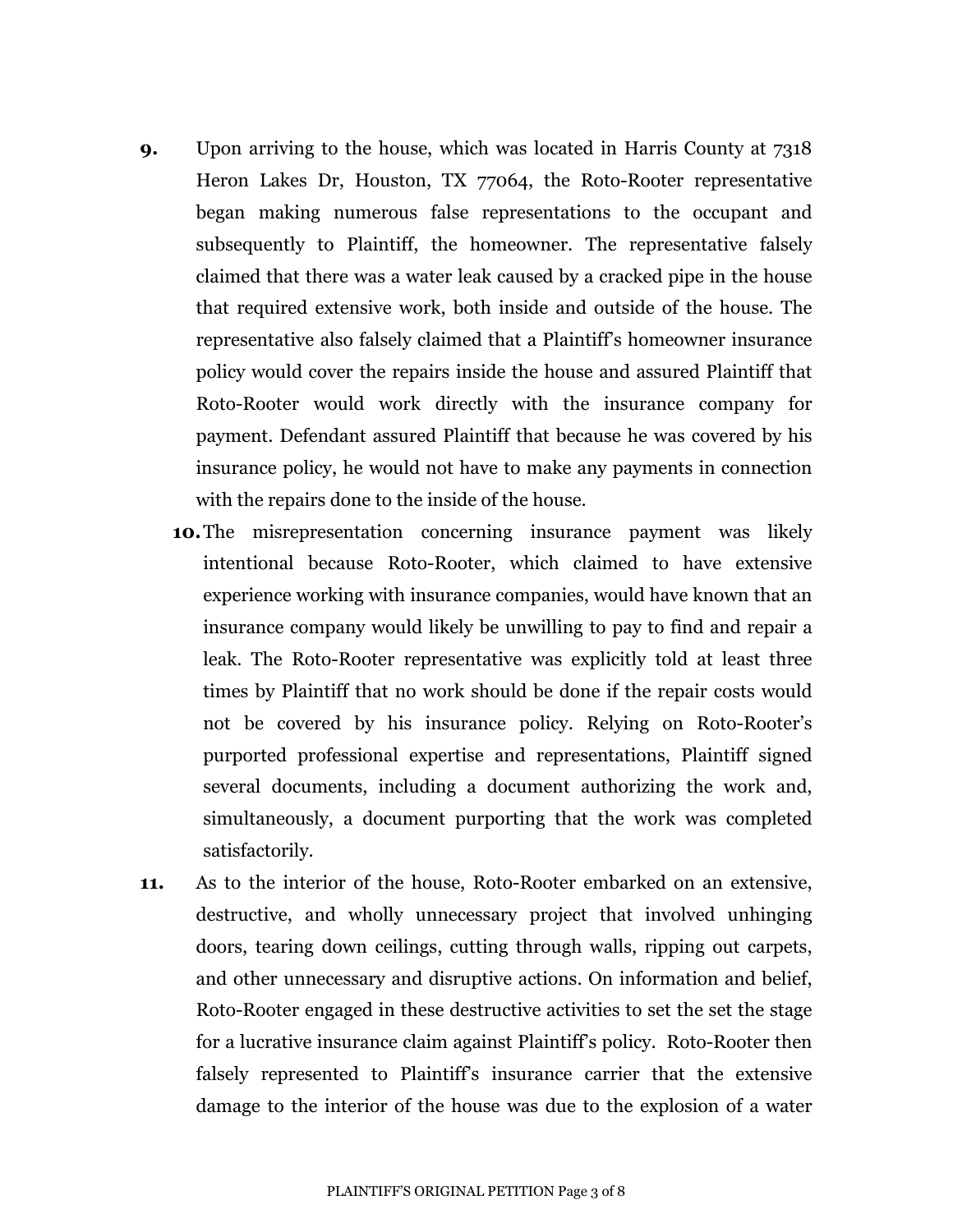heater. The insurance claim was denied because an exploding water heater was not a peril covered under the applicable insurance policy.

- **12.** As to the exterior of the house, Roto-Rooter made the ridiculous claim that the erosion caused by water running off the roof of the house was actually a sign that there was a broken pipe buried in the ground. To remedy this "problem" Roto-Rooter dug a trench, touching the foundation of the house, only to find, unsurprisingly, that no pipes were present. Defendant rightly represented to Plaintiff that his insurance company would not cover repairs to the exterior of the house and instead encouraged Plaintiff to apply for a loan from a bank to pay for the "repairs".
- **13.** Upon seeing the destruction to his house and realizing that a blocked toilet was unlikely to have required such extensive "repairs", Plaintiff sought a second opinion. It was determined that there was no basis for concluding that there was a leak and that Roto-Rooter's destructive hunt for a leak was completely improper. It was also determined that an overflown toilet would not have necessitated the type of damage seen on the inside of the house.
- **14.** Although Plaintiff signed documents purporting to authorize work on his house, he did not waive any of his rights under the Texas Deceptive Trade Practices Act in any of the documents he was asked to sign during the transaction at issue.
- **15.** Pursuant to Section 17.42 of the Texas Deceptive Trade Practices Act,

(a) Any waiver by a consumer of the provisions of this subchapter is contrary to public policy and is unenforceable and void; provided, however, that a waiver is valid and enforceable if:

(1) the waiver is in writing and is signed by the consumer;

(2) the consumer is not in a significantly disparate bargaining position; and

(3) the consumer is represented by legal counsel in seeking or acquiring the goods or services.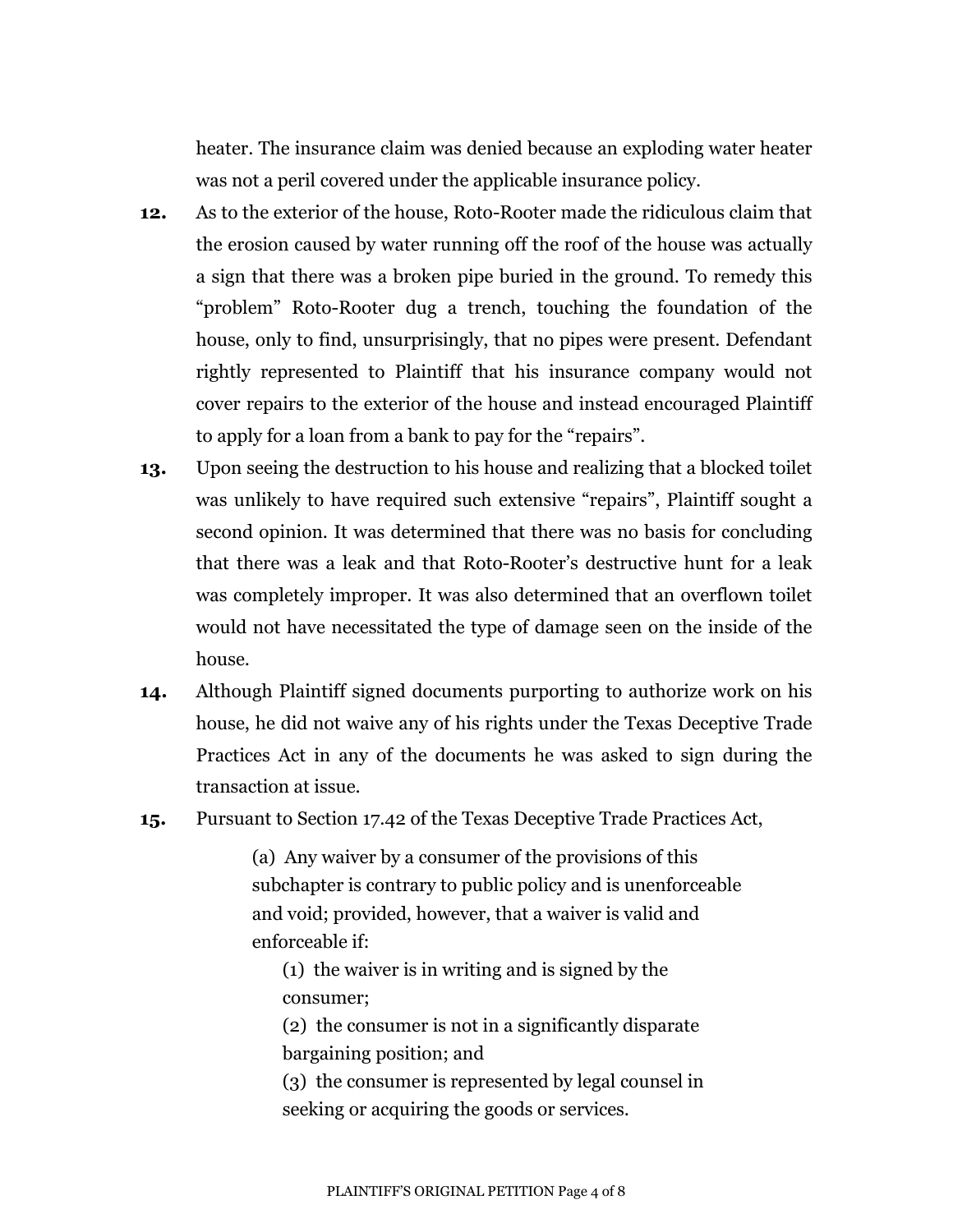**16.** Therefore, notwithstanding any claim by Defendant that Plaintiff agreed for work to be done on his house, Plaintiff is protected when such agreement was secured through the deceptive behaviors of Defendant through its agents.

#### **Claims**

**17.** Roto-Rooter's actions constituted one or more violations of the DTPA. *Inter alia*, the Texas Deceptive Trade Practices Act ("DTPA"), Texas Business and Commerce Code, Section 17.41 et seq, prohibits a merchant from engaging in the following conducts:

## *Misrepresenting the need for repairs*:

**18.** A merchant may not "knowingly making false or misleading statements of fact concerning the need for parts, replacement, or repair service". Texas Business and Commerce Code Sec. 17.46(13). Roto-Rooter violated this section by falsely claiming that there was evidence of a leak, which required expensive repairs. Defendant also violated this section by extensively damaging the inside of the house, thereby necessitating extensive and unnecessary repairs, and falsely claiming that such repairs were necessary.

## *Misrepresenting the quality of service:*

**19.** A merchant is prohibited from "representing that goods or services are of a particular standard, quality, or grade, or that goods are of a particular style or model, if they are of another". Texas Business and Commerce Code Sec. 17.46(7). Roto-Rooter violated this section when it misrepresented that its services were professional and competent, yet it could not tell the difference between erosion caused by roof runoff and an underground leak.

## *Misrepresenting that the work was complete:*

**20.** A merchant is also prohibited from "representing that work or services have been performed on, or parts replaced in, goods when the work or services were not performed or the parts replaced". Texas Business and Commerce Code Sec. 17.46(7). By presenting Exhibit A to Plaintiff for his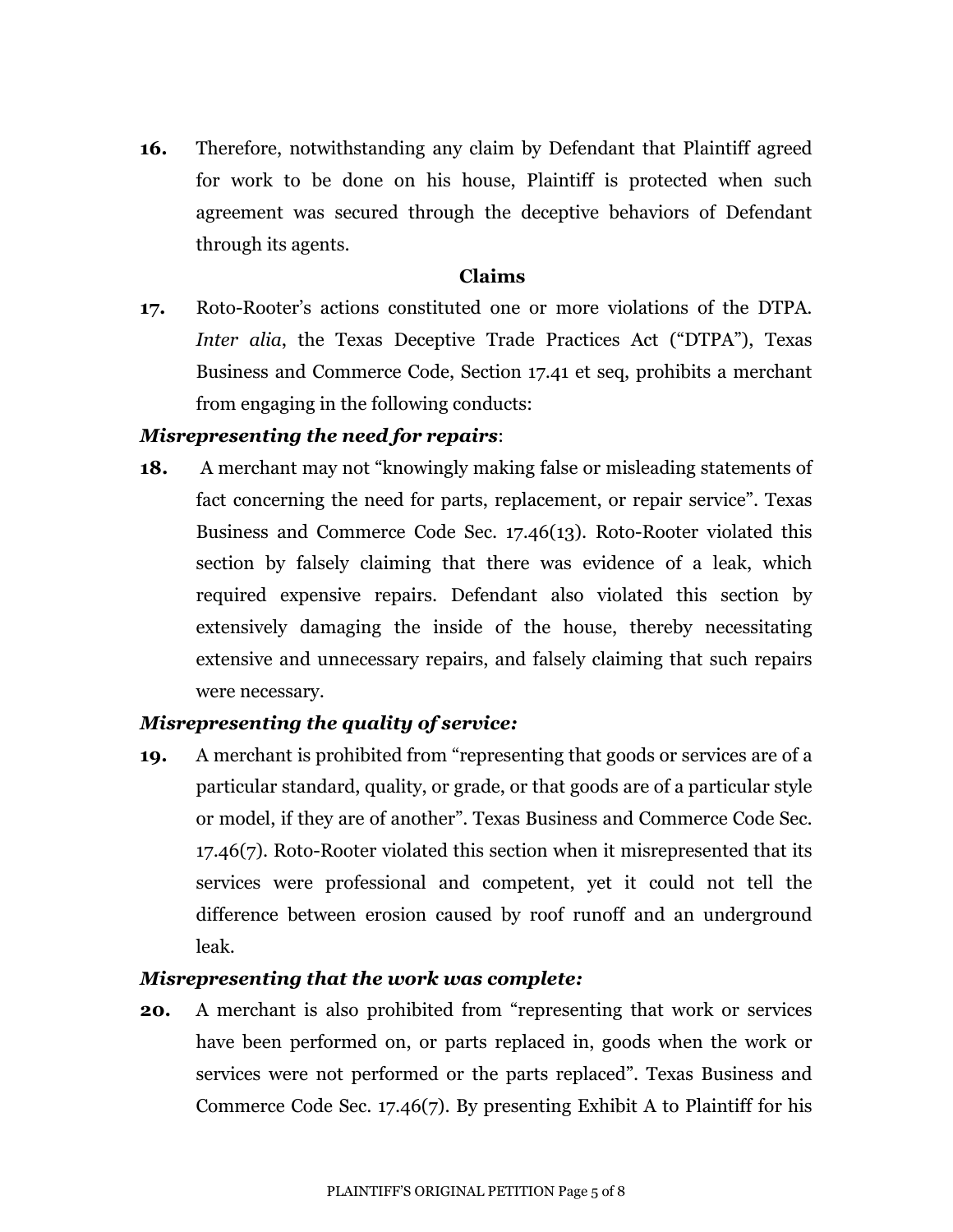signature, Roto-Rooter misrepresented that the work was complete, likely in an attempt to receive premature payment from the bank that had agreed to finance the transaction.

### *Failing to disclose information:*

**21.** A merchant also prohibited from "failing to disclose information concerning goods or services which was known at the time of the transaction if such failure to disclose such information was intended to induce the consumer into a transaction into which the consumer would not have entered had the information been disclosed". Texas Business and Commerce Code Sec. 17.46(7). Defendant failed to disclose that it had intended to file a false claim to Plaintiff's insurance carrier in order to induce Plaintiff to enter into the transaction.

#### *Unconscionable action:*

**22.** A merchant may not engage in an unconscionable action or course of action. Texas Business and Commerce Code Sec. 17.50(3). "Unconscionable action or course of action" means an act or practice which, to a consumer's detriment, takes advantage of the lack of knowledge, ability, experience, or capacity of the consumer to a grossly unfair degree. Texas Business and Commerce Code Sec. 17.45(5). Roto-Rooter, knowing that Plaintiff lacked the knowledge of plumbing, house repair, and homeowner's insurance required to competently evaluate the situation himself, exaggerated, falsified, and even created problems with the goal of maximizing the repair costs. Such a course of action is in clear violation of the DTPA because it is unconscionable.

#### **Economic Damages**.

**23.** The violations described above were the producing causes of the following damages. The cost of repairing the damage caused to the interior and exterior of the house at issue is estimated was \$38,093.18. Attached is Exhibit B, which is a declaration of cost of service and business records pertaining damages at issue, which is being served pursuant to Texas Civil Practice and Remedies Code Section Sec. 18.001(d). Also see Texas Civil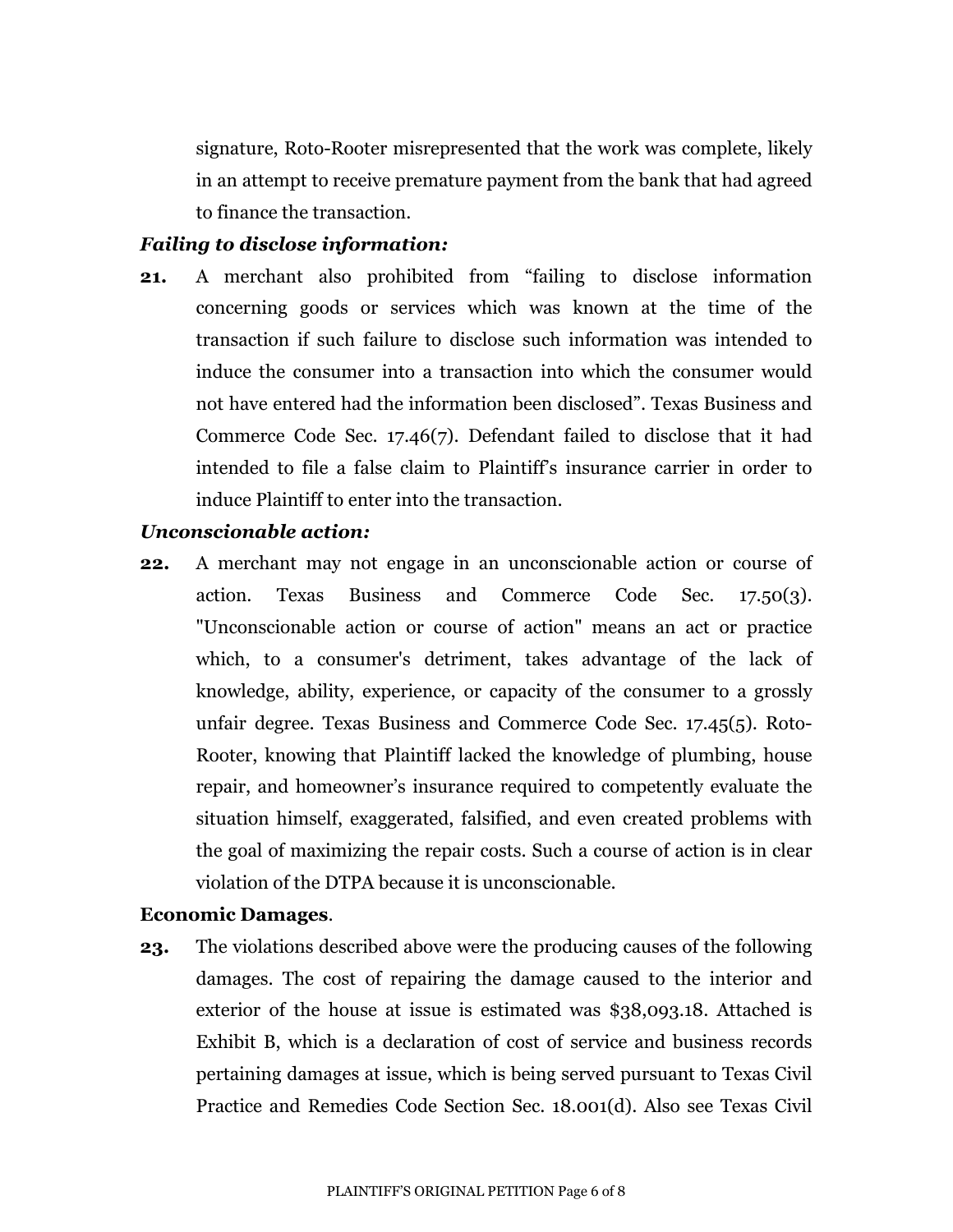Practice and Remedies Code Sec. 132.001. Furthermore, while the repairs were being conducted, Plaintiff was unable to use a part or all of the house and is therefore entitled to loss of use damages as well, which is estimated at over \$15,000.

#### **Statutory Damages.**

**24.** Because Roto-Rooter's actions were knowing or intentional, Plaintiff seeks treble damages as authorized by Texas Business and Commerce Code Section 17.50(b)(1). For example, Defendant intentionally damaged the house and then falsely told Plaintiff's insurance carrier that the house was damaged by an exploding water heater.

#### **Attorney Fees.**

- **25.** Plaintiff has incurred, and will continue to incur, legal fees in the prosecution of this matter. Plaintiff seeks reasonable and necessary attorney fees as authorized by Texas Business and Commerce Code Section  $17.50(d)$ .
- **26. Conditions Precedent:** All conditions precedent to Plaintiff's claims for relief have been performed or have occurred.

#### **PRAYER**

- **27.** For these reasons, Plaintiff asks that Defendant be cited to appear and answer. In addition, Plaintiff asks to court to render judgment in his favor and award the following damages:
	- a. Actual damages.
	- b. Prejudgment and postjudgment interest.
	- c. Statutory damages and interest pursuant to the Texas Deceptive Trade Practices Act.
	- d. Court costs.
	- e. Attorney fees.
	- f. All other relief to which Plaintiff is entitled.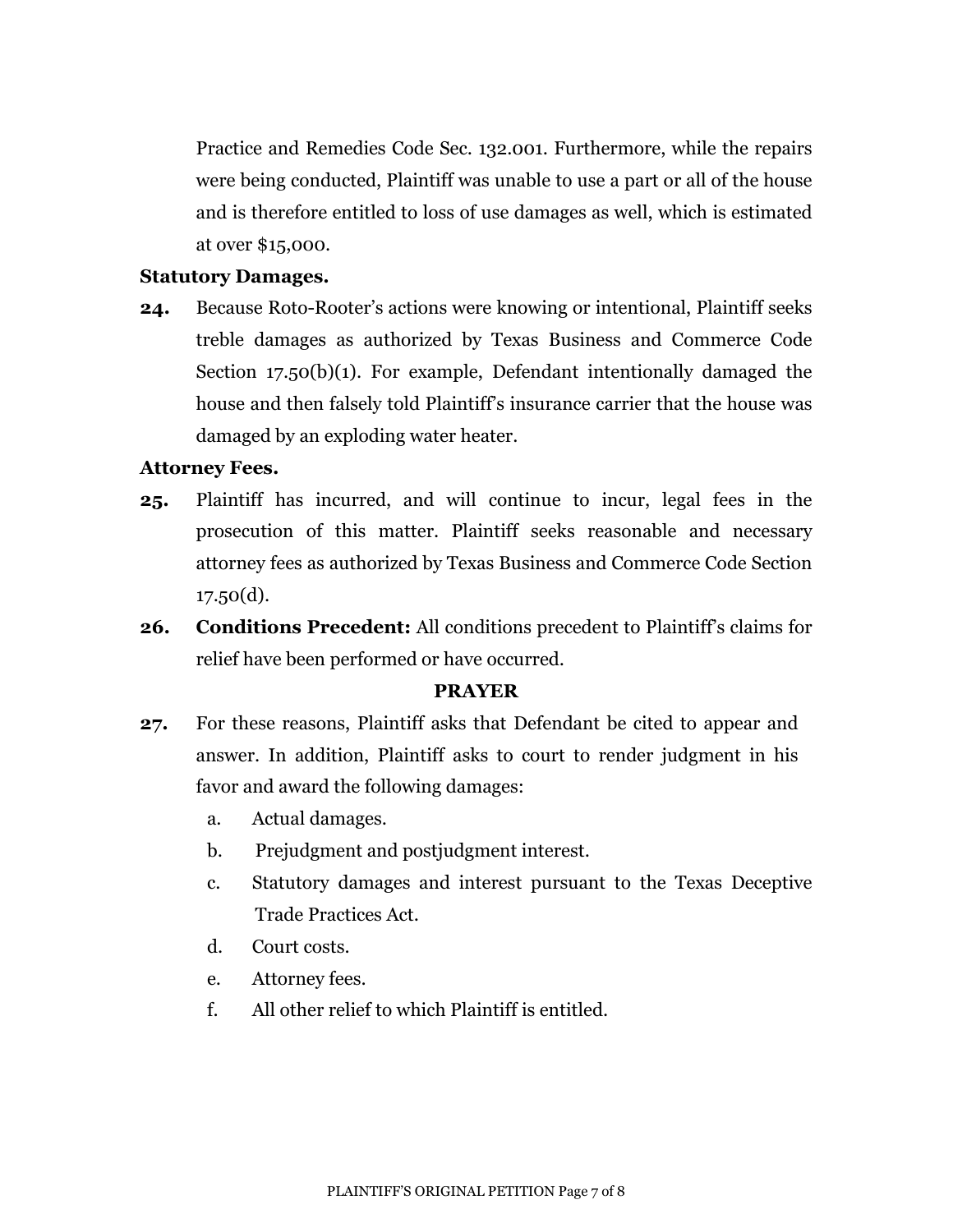Respectfully submitted,

/s/ Leroy Scott Leroy B. Scott, Ph.D. Texas Bar No. 24083824

Scott Law, PLLC 5100 Westheimer Road Ste 200 Houston, Texas 77056

Mailing Address: PO Box 420453 Houston, TX 77242-0453

Tel (713) 588-4416 Fax (713) 583-1158 Email: [lscott@scottesq.com](mailto:lscott@scottesq.com)

ATTORNEY FOR PLAINTIFF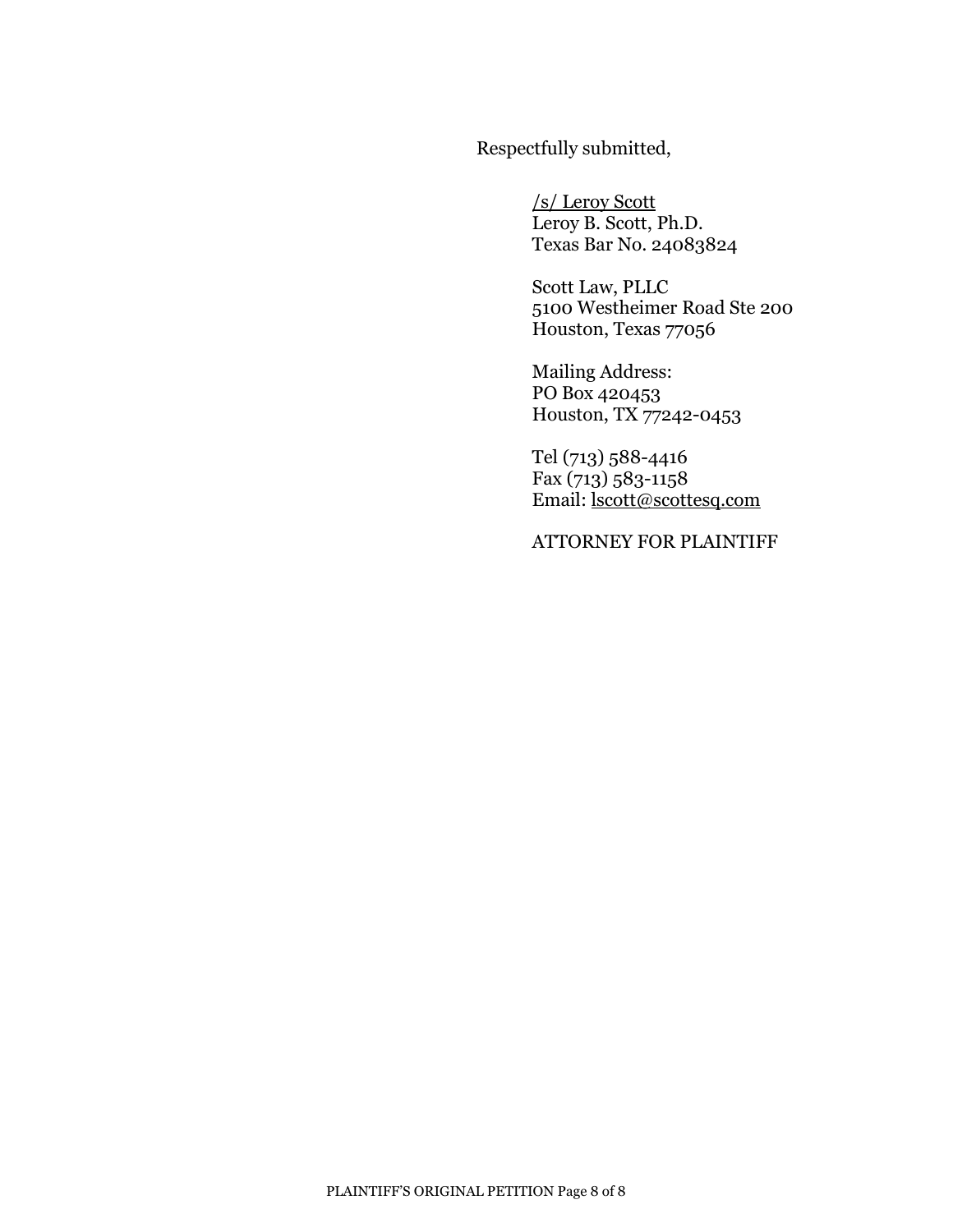*,\_/ j* Declarant

#### **Declaration of Records Custodian**

§

#### STATE OF TEXAS

#### COUNTY OF HARRIS §

"My name is *HUHK Allauger* ("Declarant"). I am of sound mind and capable of making this declaration. The facts stated in this declaration are within my personal knowledge and are true and correct.

I am the person in charge of business records of A.W.S\_\_\_\_\_\_\_\_\_\_\_\_\_\_\_\_\_\_\_\_\_\_\_\_\_\_\_ (herinafter "Business"). Attached to this declaration are records that provide an itemized statement of the services and the charges for the services that Business provided to the customer listed in the attached invoice ("Customer") on the dates stated in the documents. The attached records are a part of this declaration. The attached records are a part of this declaration.

The attached records are kept by me in the regular course of business. The information contained in the records was transmitted to me in the regular course of business by Business or an employee or representative of Business who had personal knowledge of the information. The records were made at or near the time or reasonably soon after the time that the service was provided. The records are the original or an exact duplicate of the original.

The service provided was necessary and the amount charged for the service was reasonable at the time and place that the service was provided.

This action is for labor or materials furnished, of which a systematic record was kept.

The principal balance is as stated in the attached records and is due on the account. That amount is just and true, it is due, and all just and lawful offsets, payments, and credits have been allowed."

My name is  $\frac{\mu_1 \mu_2}{\mu_2 \mu_3}$   $\frac{\mu_3 \mu_4 \mu_5}{\mu_3 \mu_4}$ , my date of birth is  $\frac{4 - i7 - i7}{\mu_3}$ and my address is  $\begin{array}{c|c|c|c|c|c|c|c} \hline \end{array}$  Bo  $\begin{array}{c|c|c|c} \hline \end{array}$  Reclare . I declare under penalty of perjury that the foregoing is true and correct. Executed in *Havri* S County, State of Texas, on the <u>\$</u> day of February, 2017.

Declaration - Page 1 of 1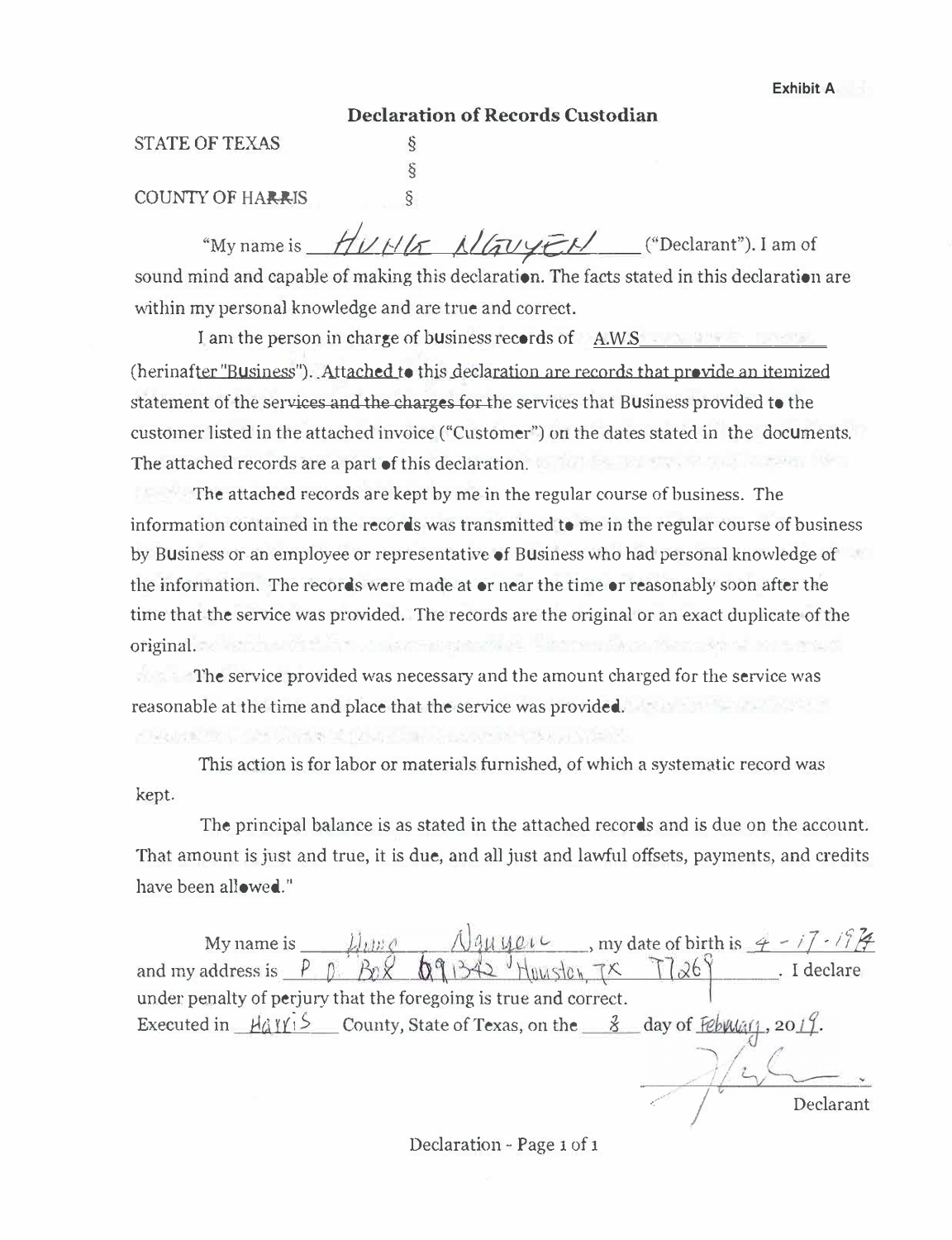## **A.W.S.**

P.O. Box 691342 Houston, TX 77269 (832) 228-2686 awsdrain@gmail.com

#### **ADDRESS**

Ngai Hing Wong 7318 Heron Lake Dr. Houston, TX 77064

# **ESTIMATE 1811020**

**DATE** 11/20/2018

| <b>ACTIVITY</b>                                                                                                                                                                                                          | <b>AMOUNT</b> |  |
|--------------------------------------------------------------------------------------------------------------------------------------------------------------------------------------------------------------------------|---------------|--|
| 1. remove and cleaning all the debris left over from the previous contractor.                                                                                                                                            | 500.00        |  |
| 2. estimate to remove the damage floor tile in the hallway bathroom (cost by previous<br>contractor whenever they're cut off the Sheetrock wall and baseboard). replace new floor<br>tile.                               | 1,400.00      |  |
| 3. replace the Sheetrock wall surround the game room second floor, bathroom second<br>floor, kids bathroom. Match the texture, and painting include.                                                                     | 1,800.00      |  |
| 4. install missing door (remove from previous contractor) install new door casing, install new<br>door lock, install baseboard, painting all wood area.                                                                  | 1,600.00      |  |
| 5. install missing carpet in game room, hall way, kids bedroom and the stairs approximately.                                                                                                                             | 3,300.00      |  |
| 6. replace damage engineer wood floor in front entry, hall way and garage entry<br>approximately.                                                                                                                        | 3,325.00      |  |
| 7. replace damage Sheetrock wall in Laudry room, dining room, entry room, guest<br>bathroom, kitchen and living room, replace ceiling Sheetrock in living room, matching all<br>texture, all materials include painting. | 5,500.00      |  |
| 8. install carpet for living room, dinning room, study room, 2 closet, pantry and the hall way,<br>approximately.                                                                                                        | 4,125.00      |  |
| 9 install missing garage door (metal door) & casing, guest bathroom door and casing (1st<br>floor) install all missing baseboard in the first floor, all materials and labor include.                                    | 1,800.00      |  |
| 10. back fill tunnel dirt below the concrete slap (the tunnel has been created by previous<br>contractor) apply the concrete porch below the slap to support and prevent the collapse<br>foundation.                     | 3,200.00      |  |
| 11. backfill the hole creates by previous contractor 2 feet wide, 3-4 feet deep and 60 feet<br>long, using the compact to compacted the dirt, replace damage plan and grass.                                             | 1,500.00      |  |
| - 30% advanced pay for supply.<br>- 50% payment upon jobs complete.<br>- Balance payment after final walk.                                                                                                               | 0.00          |  |
| <b>SUBTOTAL</b>                                                                                                                                                                                                          | 28,050.00     |  |
| TAX (8.25%)                                                                                                                                                                                                              | 2,314.13      |  |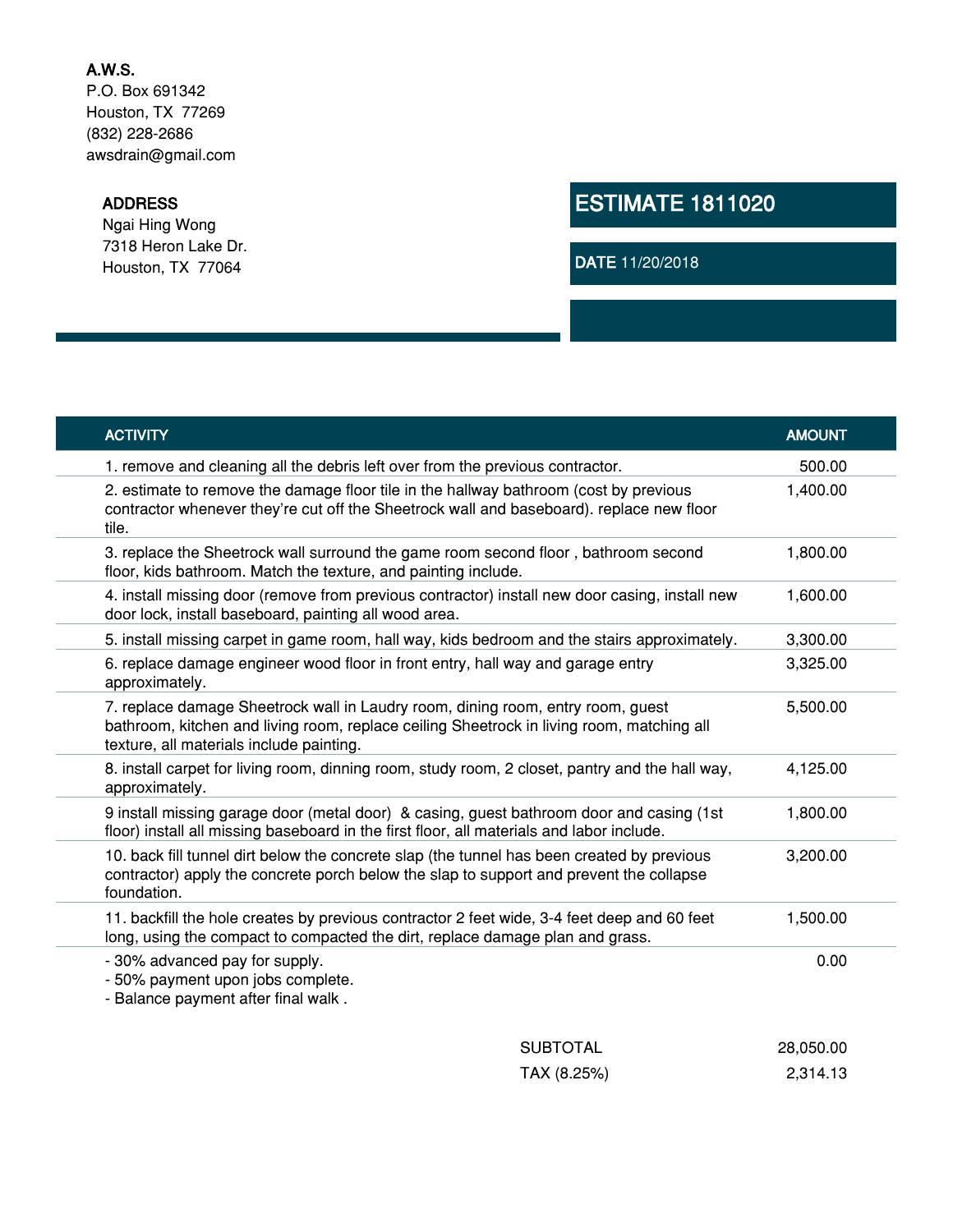Accepted By **Accepted Date**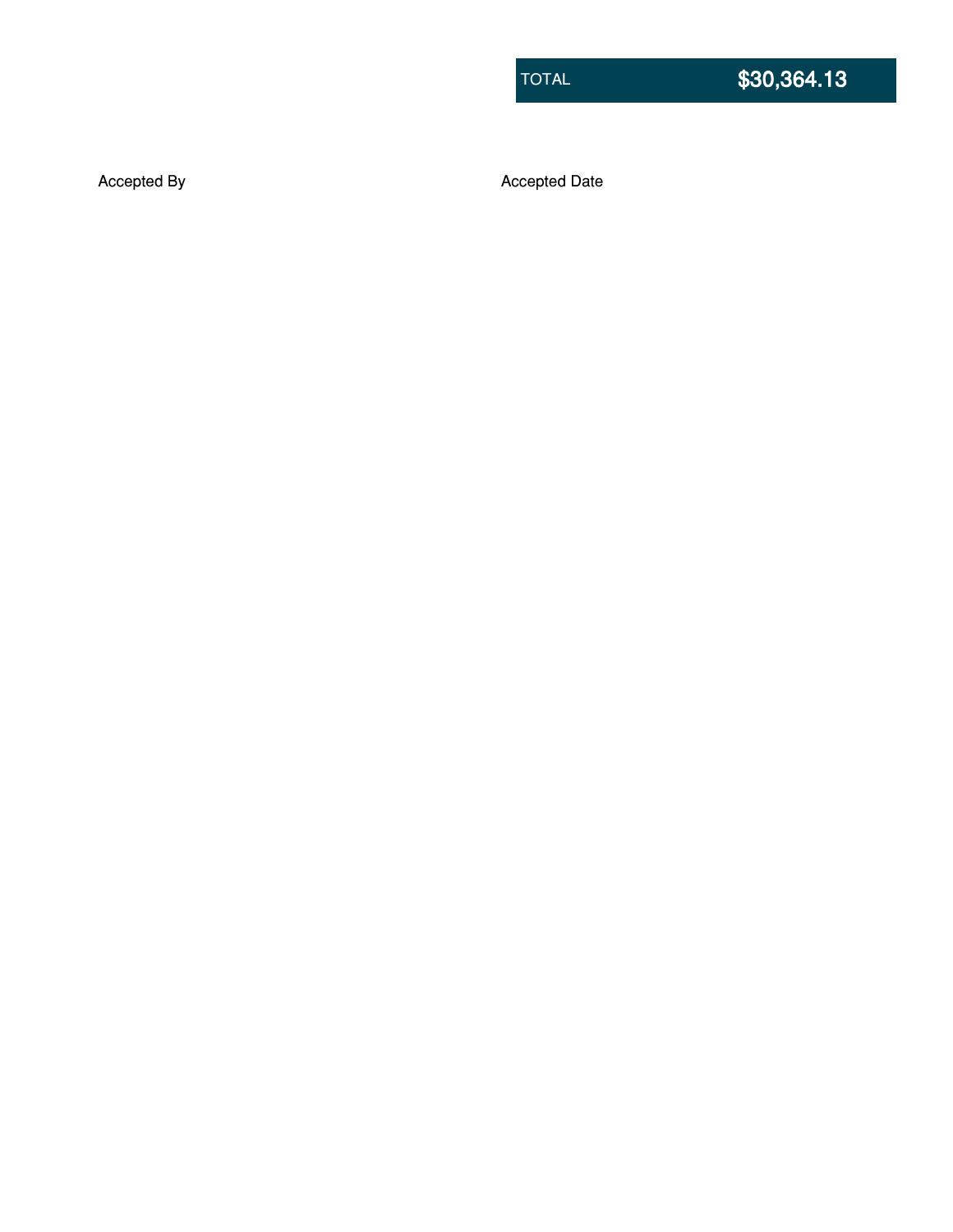# **A.W.S.**

P.O. Box 691342 Houston, TX 77269 (832) 708 8688

# **Invoice 1812220**

| <b>BILL TO</b>      |             |                   |            |
|---------------------|-------------|-------------------|------------|
| Ngai Hing Wong      | <b>DATE</b> | <b>PLEASE PAY</b> | DUE DATE   |
| 7318 Heron Lake Dr. | 12/20/2018  | \$38,093.18       | 12/20/2018 |
| Houston, TX 77064   |             |                   |            |

| <b>ACTIVITY</b>                                                                                                                                                                                                          | QTY   | <b>RATE</b> | <b>AMOUNT</b> |
|--------------------------------------------------------------------------------------------------------------------------------------------------------------------------------------------------------------------------|-------|-------------|---------------|
| 1. remove and cleaning all the debris left over from the previous contractor.                                                                                                                                            | 1     | 700.00      | 700.00        |
| 2. estimate to remove the damage floor tile in the hallway bathroom (cost<br>by previous contractor whenever they're cut off the Sheetrock wall and<br>baseboard). replace new floor tile.                               | 1     | 1,400.00    | 1,400.00      |
| 3. replace the Sheetrock wall surround the game room second floor,<br>bathroom second floor, kids bathroom. Match the texture, and painting<br>include.                                                                  | 1     | 2,800.00    | 2,800.00      |
| 4. install missing door (remove from previous contractor) install new door<br>casing, install new door lock, install baseboard, painting all wood area.                                                                  | 1     | 2,300.00    | 2,300.00      |
| 5. install missing carpet in game room, hall way, kids bedroom and the<br>stairs approximately.                                                                                                                          | 1,200 | 3.70        | 4,440.00      |
| 6. replace damage engineer wood floor in front entry, hall way and garage<br>entry approximately.                                                                                                                        | 350   | 9.50        | 3,325.00      |
| 7. replace damage Sheetrock wall in Laudry room, dining room, entry room,<br>guest bathroom, kitchen and living room, replace ceiling Sheetrock in living<br>room, matching all texture, all materials include painting. | 1     | 5,500.00    | 5,500.00      |
| 8. install carpet for living room, dinning room, study room, 2 closet, pantry<br>and the hall way, approximately.                                                                                                        | 1,500 | 2.75        | 4,125.00      |
| 9 install missing garage door (metal door) & casing, guest bathroom door<br>and casing (1st floor) install all missing baseboard in the first floor, all<br>materials and labor include.                                 | 1     | 2,600.00    | 2,600.00      |
| 10. back fill tunnel dirt below the concrete slap (the tunnel has been<br>created by previous contractor) apply the concrete porch below the slap to<br>support and prevent the collapse foundation.                     | 1     | 4,800.00    | 4,800.00      |
| 11. backfill the hole creates by previous contractor 2 feet wide, 3-4 feet<br>deep and 60 feet long, using the compact to compacted the dirt, replace<br>damage plan and grass.                                          | 1     | 3,200.00    | 3,200.00      |
| - 30% advanced pay for supply.<br>- 50% payment upon jobs complete.<br>- Balance payment after final walk.                                                                                                               | 1     | 0.00        | 0.00          |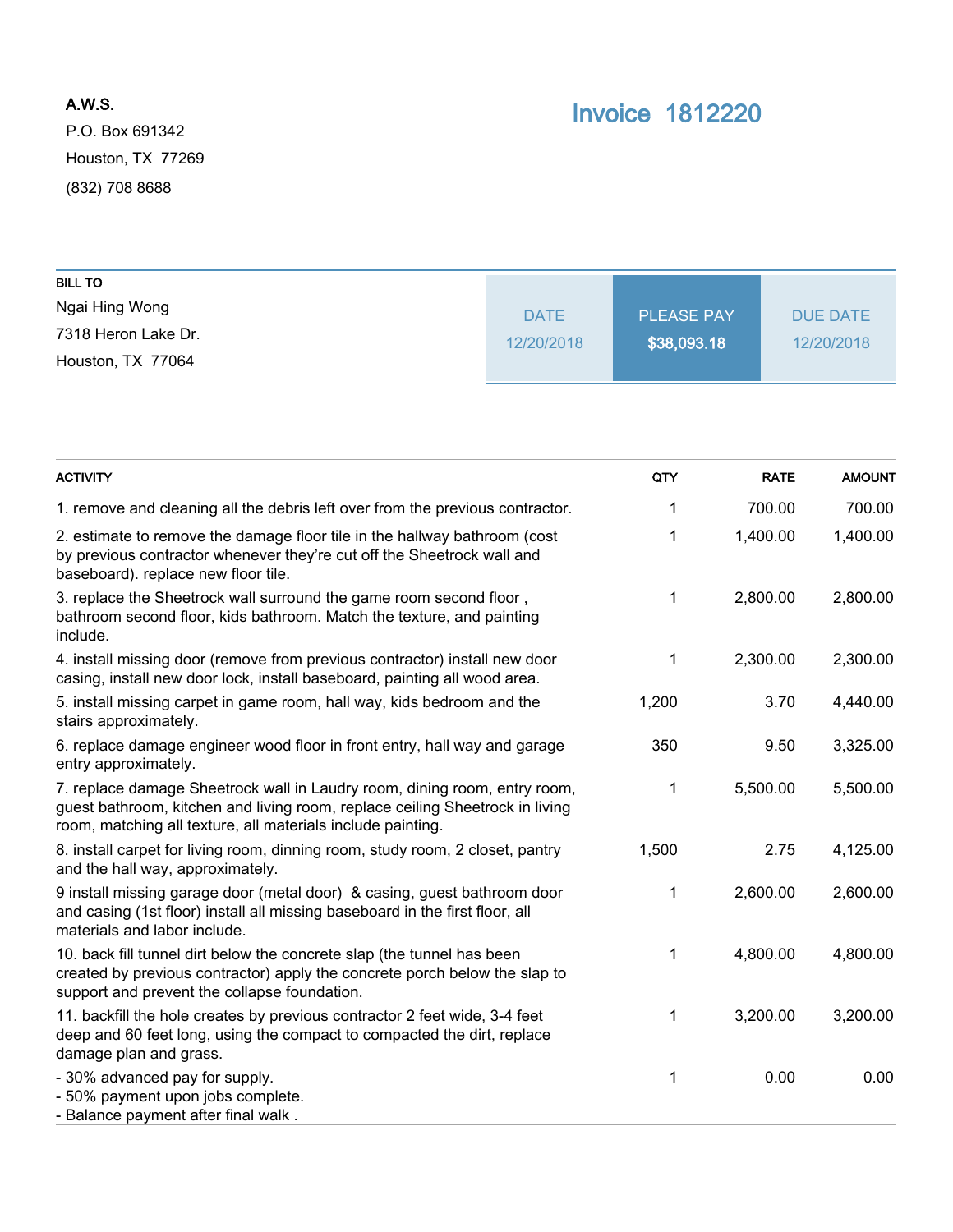| <b>SUBTOTAL</b> | 35,190.00 |
|-----------------|-----------|
| TAX (8.25%)     | 2,903.18  |
| <b>TOTAL</b>    | 38,093.18 |
|                 |           |

TOTAL DUE \$38,093.18

THANK YOU.